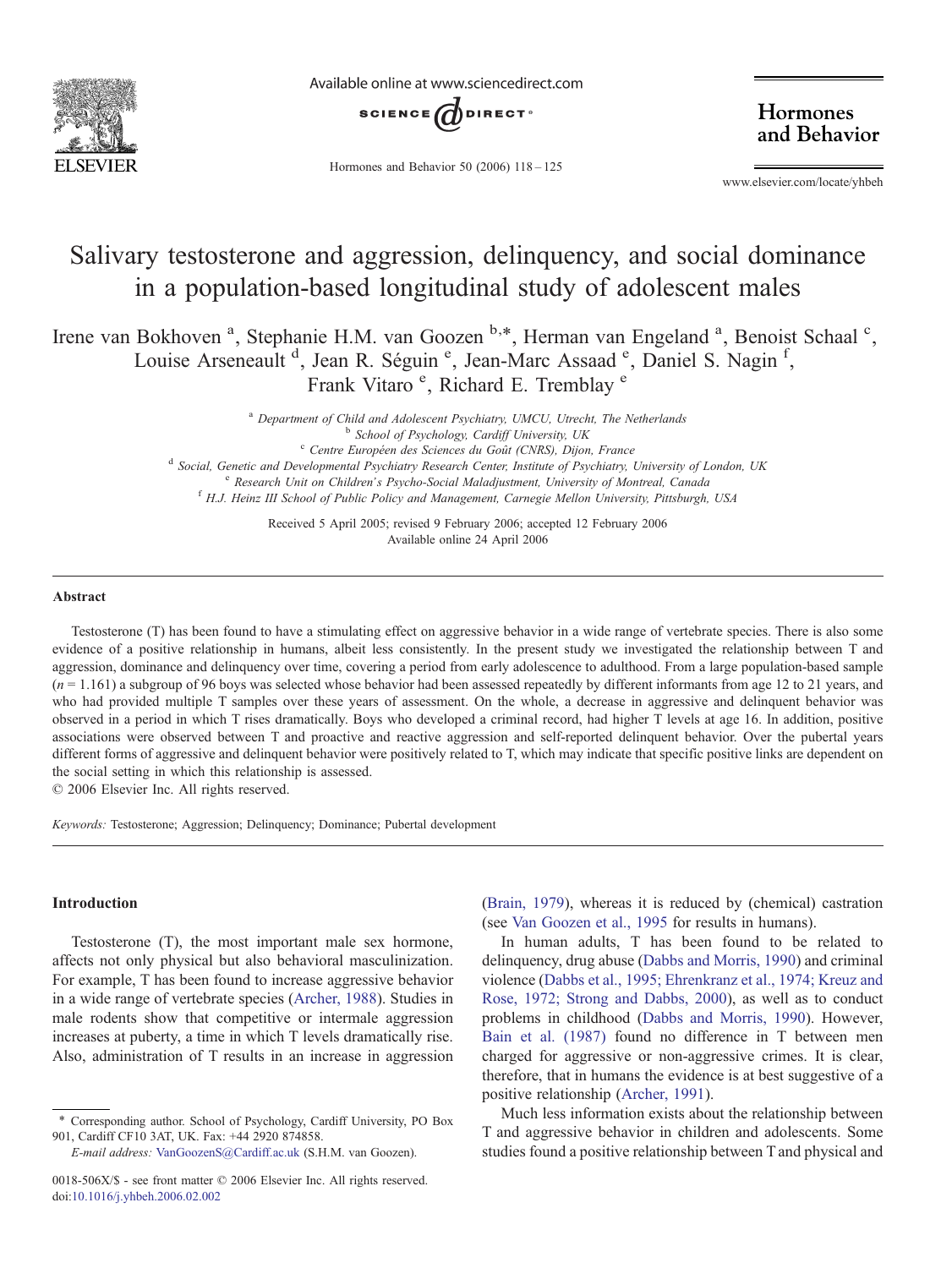verbal aggression ([Olweus et al., 1980, 1988](#page-6-0)), persistent externalizing behavior ([Maras et al., 2003\)](#page-6-0), and age-graded norm-violating behaviors [\(Udry, 1990\)](#page-7-0) in youngsters. [Scerbo](#page-6-0) [and Kolko \(1994\)](#page-6-0) studied pre- and early adolescent clinical cases and found that T was related to increased staff-rated aggression. Likewise, disruptive boys approaching puberty seem to have higher T levels as compared to normal controls ([Chance et al., 2000\)](#page-6-0). [Sánchez-Martín et al. \(2000\)](#page-6-0) found a positive relation between T and the frequency of engaging in aggressive interactions in four-year-old boys. However, there are also quite a few studies that have found no relationship between aggression and T in youngsters ([Constantino et al.,](#page-6-0) [1993; Halpern et al., 1994; Inoff-Germain et al., 1988; Mattsson](#page-6-0) [et al., 1980; Susman et al., 1987; Van Goozen et al., 1998\)](#page-6-0). One study found a relationship between T and disruptive behavior in girls, but not in boys ([Granger et al., 2003\)](#page-6-0). In another study ([Schaal et al., 1996\)](#page-7-0) boys with a history of high levels of physical aggression between ages 6 and 12 had lower T levels at age 13 than boys without such a history.

These mixed findings in studies on children and adolescents may be due to important methodological differences between the studies. First, some studies used clinical samples of children referred for disruptive behavior disorders [\(Chance et al., 2000;](#page-6-0) [Constantino et al., 1993; Scerbo and Kolko, 1994; Van Goozen](#page-6-0) [et al., 1998\)](#page-6-0), while others used population-based samples ([Olweus et al., 1980; Schaal et al., 1996; Udry, 1990](#page-6-0)). Second, studies differ not only in sample size but also in the number of samples taken for T analysis. Third, different instruments have been used to investigate this relationship and therefore a mixture of information on various forms of aggressive or dominant behaviors (disruptive, assertive, or physically aggressive behaviors) has been collected [\(Tremblay et al., 1998](#page-7-0)). Studies that assess aggression have generally not taken into account different types of aggression, e.g., whether it is reactive or proactive in nature, and it could well be that different types of aggression have different relationships with T. Reactive and proactive aggression have been observed in children and adolescents [\(Brendgen et al., 2001; Dodge et al., 1997;](#page-6-0) [Pulkkinen and Tremblay, 1992; Vitaro et al., 1998\)](#page-6-0). And finally, studies examining the T-aggression relationship in youngsters obviously differed in the ages of their participants, ranging from prepubertal to postpubertal, which could clearly affect the results. [Schaal et al. \(1996\)](#page-7-0) found that boys who were persistently physically aggressive had lower T levels at age 13 than boys who were physically aggressive, but these same boys had higher T at age 16, and therefore a group by time interaction was observed ([Tremblay et al., 1997](#page-7-0)).

Studies in nonhuman primates also show a relatively strong association between testosterone and dominance [\(Mazur and](#page-6-0) [Booth, 1998; Paikoff and Brooks-Gunn, 1990\)](#page-6-0). Social dominance may or may not involve aggressive behavior and it has been suggested that a more direct relationship exists between T and dominance ([Albert et al., 1993; Strong and Dabbs, 2000\)](#page-6-0). This line of reasoning has been supported in humans ([Schaal et](#page-7-0) [al., 1996; Rowe et al., 2004; Archer, 2006](#page-7-0)), in which it was shown that testosterone levels were associated with social success rather than with physical aggression.

In the present study, we examined the relationship between testosterone, using multiple measurements of T in each year of assessment, and aggression, dominance, and delinquency, in a period covering early adolescence to adulthood. Puberty is a period in which T levels progressively rise from extremely low to mature levels, and it is also in most cultures a period of psychological development characterized by, among others, increases in antisocial and delinquent behavior ([Moffitt, 1993;](#page-6-0) [Weisfeld and Berger, 1983](#page-6-0)). One would therefore expect that a longitudinal study from late childhood to adolescence and adulthood could provide crucial data on the influence of T on aggression. To this end, we based our study partly on data reported by [Schaal et al. \(1996\),](#page-7-0) but extended the measurement period to adulthood, and used a larger number of behavioral assessments. A first goal was to examine whether, in line with a rise in T, different types of aggressive, dominant, or delinquent behavior increased from early adolescence into adulthood. Secondly, we investigated whether physical aggression, social dominance and/or delinquent behavior, as shown from childhood to adulthood, had a positive relationship with (changing) T levels. We expected to find an overall increase in aggressive, dominant, and delinquent behavior, together with a rise in T, in our assessment period. Moreover, when examining T levels in separate years, we expected to find positive relationships between T and physical aggression, social dominance, and/or delinquent behavior.

## Materials and methods

## Participants

The participants involved in the present study  $(n = 96)$  were part of a longitudinal study that started in 1984, when teachers of kindergarten classes in 53 schools in an urban area in Montreal were asked to rate the behavior of each boy in their classroom [\(Tremblay et al., 1994\)](#page-7-0). Eighty-seven percent of the teachers agreed to participate, and 1,161 boys were rated. To minimize social and cultural effects, the boys were recruited according to the following criteria; (1) attending school in low socioeconomic areas of Montreal; (2) born from Caucasian, Frenchspeaking parents themselves born in Canada; and (3) living with parents having medium to low educational status. The sample was reduced to 1,037 boys after applying these criteria and eliminating those who declined to participate and those who could not be located ([Tremblay et al., 1991, 1994, 1995](#page-7-0)).

Physically aggressive behavior was assessed at ages 6, 10, 11, and 12 years by means of the fighting subscale of the teacher form of the French Canadian version of the Social Behavior Questionnaire (SBQ; [Tremblay et](#page-7-0) [al., 1991](#page-7-0)). Physical aggression could be determined for 893 boys, after boys who withdrew from the longitudinal project  $(n = 116)$  and boys who had more than one missing value ( $n = 28$ ) had been eliminated (see also [Séguin et](#page-7-0) [al., 1995, 1996\)](#page-7-0). Stable highly aggressive boys were defined as those who fell above the 70th percentile at age 6 and on two or more assessment points on the physical aggression scale (19% of the sample). Nonaggressive boys had scores that fell below the 70th percentile at all assessment points (35% of the sample). Those who did not meet the above criteria were classified as unstable aggressive boys (46% of sample). Compared to another sample of boys ( $n = 882$ ) representative of the whole province, physically aggressive behavior is over-represented in this urban community sample of low socioeconomic status (SES; [Séguin et al., 1996](#page-7-0)).

For logistical reasons, we were able to invite approximately 200 13-year-old boys to come to the laboratory for various observational and experimental procedures. Several overlapping criteria were used to select this subsample. Exclusion criteria (for purposes not particular to this study) were applied as follows: 234 boys who could not be classified as stable anxious or stable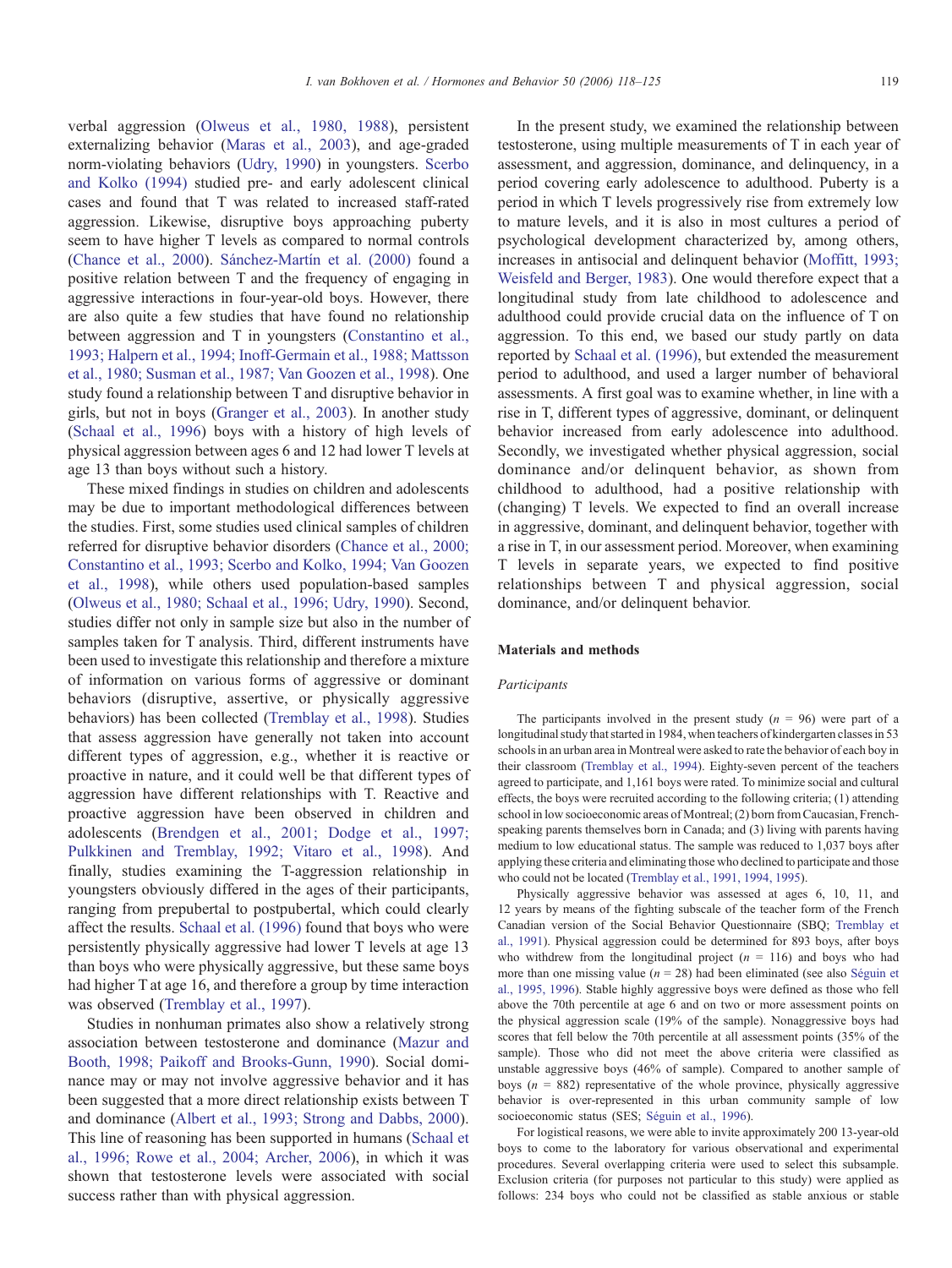nonanxious were eliminated, as well as 326 boys who did not meet priority criteria such as (a) stability of physical aggression or nonaggression, (b) a history of going to the laboratory since age 6, or (c) a pattern of late onset physical aggressive or anxious behavior. Thus, some moderate or unstable anxious boys remained in the selected sample because they met some of these priority criteria ( $n = 138$ ). Those who met priority criteria (b) or (c) but not (a) were classified as unstable aggressive boys. When all these criteria were applied, the selected sample consisted of 333 boys. At age 13, 203 of these boys agreed to come to the laboratory ([Séguin et al., 1995, 1996\)](#page-7-0). Only data of those participants were used in subsequent analyses when information on their T level was available when they had been 13, 16 and 21 years old. This resulted in a sample of 96 males. This subsample did not differ from the larger sample  $(n = 941)$  on a number of important characteristics such as SES and/or reactive or proactive aggression. We considered this subsample therefore to be representative of the sample at large.

## Procedure and instruments

Initial examination of the data revealed that correlation coefficients  $(r)$ between annual scores for reactive and proactive aggression (as assessed at ages 12, 13, 14, and 15), and for toughness and leadership (as assessed at ages 13, 14, and 15) were relatively high (r varied from 0.21 to 0.67 for successive years), indicating a relatively high stability of individual aggression rank over time (see Table 1). Also, a relatively high  $r$  was found for scores on delinquency (as assessed at ages 13, 15, and 20; r varied from 0.30 to 0.41, see Table 2). Therefore, these behavioral measures were assumed to be more trait-like, and we decided to create high and low aggressive and delinquent subgroups based on the means calculated over these years. Moreover, because correlation coefficients between T levels at ages 13, 16, and 21 were low (r varied from 0.02 to 0.19, see Table 3), we decided not to calculate a mean T value over time, but to use annual T data instead.

## Peer rating assessments at 13 to 15 years of age

During the laboratory visit, once a year at ages 13 to 15 years, ratings of toughness and leadership were obtained from individual interviews during which every subject from a peer group was asked to nominate the leader ('Who would you choose as leader?') and identify the toughest boy ('Who was the toughest?'). The interviews were done at approximately 10:30 AM, 3 h after the boys had been picked up at home and driven together (in groups of 3 to 5) to the laboratory in a van, had been assessed individually on personality, cognitive functioning, and had taken part in a competitive group task to provide an opportunity to observe social interaction. Each subject received a toughness and

## Table 1

Correlation coefficients (r) between annual scores for reactive and proactive aggression (assessed at ages 12, 13, 14 and 15), and for toughness and leadership (assessed at ages 13, 14 and 15)

|                      | Respective aggressive behavior |          |          |  |
|----------------------|--------------------------------|----------|----------|--|
|                      | Age $13$                       | Age 14   | Age $15$ |  |
| Leadership           |                                |          |          |  |
| Age $13$             |                                | $0.21*$  | 0.19     |  |
| Age $14$             |                                |          | $0.46**$ |  |
| Toughness            |                                |          |          |  |
| Age $13$             |                                | $0.37*$  | $0.27*$  |  |
| Age 14               |                                |          | $0.42*$  |  |
| Proactive aggression |                                |          |          |  |
| Age $12$             | $0.58**$                       | $0.51**$ | $0.25*$  |  |
| Age $13$             |                                | $0.40**$ | $0.33**$ |  |
| Age 14               |                                |          | $0.51**$ |  |
| Reactive aggression  |                                |          |          |  |
| Age $12$             | $0.56**$                       | $0.46**$ | $0.32**$ |  |
| Age $13$             |                                | $0.49**$ | $0.46**$ |  |
| Age $14$             |                                |          | $0.67**$ |  |

 $*$   $P < 0.05$ .

\*\*  $P < 0.01$ .

## Table 2

Correlation coefficients  $(r)$  for delinquency scores as assessed at ages 13, 15 and 20

|                | Age $15$                 | Age $20$ |  |
|----------------|--------------------------|----------|--|
| Delinquency    |                          |          |  |
| Age $13$       | $41**$                   | 0.10     |  |
| Age $15$       | $\overline{\phantom{a}}$ | $0.30**$ |  |
| * $P < 0.05$ . |                          |          |  |

\*\*  $P < 0.01$ .

a leadership score ranging from 0 to 5 depending on the number of nominations he received (including self-nominations). Average scores were computed over ages 13 to 15, and we created a low tough (LT,  $n = 49$ ) and a high tough (HT,  $n = 47$ ) subgroup, using the median score. In a different analysis we created a low leader (LL,  $n = 49$ ) and a high leader (HL,  $n = 47$ ) subgroup. Thereafter, and following [Schaal et al. \(1996\)](#page-7-0), these subgroups were combined, resulting in a low tough–low leader (LT–LL,  $n = 31$ ), a low tough–high leader (LT–HL,  $n = 18$ ), a high tough–low leader (HT–LL,  $n = 18$ ), and a high tough–high leader (HT–HL,  $n = 29$ ) subgroup.

## Assessments of reactive and proactive aggression from 12 to 15 years of age

In addition, when the boys were 12, 13, 14 and 15 years old, their teachers completed three reactive aggression, and three proactive aggression items [\(Dodge and Coie, 1987\)](#page-6-0) The reactive items were "when teased or threatened he gets angry easily and strikes back"; "when accidentally hurt by a peer he assumes that the peer meant to do it and then overreacts with anger and fighting"; and "always claims that other children are to blame in a fight and feels that they started the whole trouble". The proactive items were "uses (or threatens to use) physical force in order to dominate other children"; "threatens or bullies others in order to get his way"; and "gets other children to gang up on a peer he does not like". The 3-unit response scale for these items ranged from 0 "does not apply", and 1 "applies sometimes", to 2 "applies often" [\(Brendgen et al., 2001](#page-6-0)). Cronbach's alphas, a model of internal consistency, which is based on the average inter-item correlation, varied from 0.82 to 0.86, which is highly consistent. For each year, a reactive and proactive aggression score was calculated by summing the scores of the three respective items, resulting in an annual reactive and proactive score ranging from 0 to 6. Five boys did not participate in the analyses, as they had missing values on reactive or proactive aggression in more than 2 years. Based on the average scores at ages 12 to 15 years, we created a low reactive aggressive (LRA,  $n = 47$ ) and a high reactive aggressive (HRA,  $n = 44$ ) subgroup, using the median score. In a different analysis we created a low proactive aggressive (LPA,  $n = 50$ ) and a high proactive (HPA,  $n = 41$ ) subgroup.

#### Assessments of delinquency at 13, 15, and 20 years of age

A 27-item delinquency questionnaire was administered to the boys when they were 13 and 15 years old ([Tremblay et al., 1994\)](#page-7-0). A revised and for this age group adjusted version was administered at age 20. This questionnaire was reduced to 23 items  $(1)$  items are overlapping, and  $(2)$  items are added at age 20). The items, which were rated on a 4-point scale (never, once or twice, a number of times, very often), included: 'steal objects worth more than \$10 in school<sup>1</sup>', 'steal from store<sup>1</sup>', 'take psychostimulants/hallucinogenics<sup>2</sup>, 'take opiates<sup>2</sup>, 'steal objects worth more than \$100<sup>1</sup>', 'take money from home', 'keep object worth less than \$19', 'keep objects worth between \$10 and \$100<sup>1</sup>', 'steal a bicycle<sup>1</sup>', 'steal a car<sup>2</sup>', 'sell stolen goods', 'enter without paying<sup>1</sup>', breaking and entering<sup>1</sup>', 'trespassing<sup>1</sup>', 'take marijuana<sup>1</sup>', 'take alcohol', 'get drunk', 'destroy school material<sup>1</sup>', 'destroy other material<sup>1</sup>', 'vandalism at

| Table 3                                                                  |  |
|--------------------------------------------------------------------------|--|
| Correlation coefficients $(r)$ for annual T levels at ages 13, 16 and 21 |  |

|              | Age $16$                 | Age 21 |  |
|--------------|--------------------------|--------|--|
| Testosterone |                          |        |  |
| Age 13       | 0.19                     | 0.05   |  |
| Age $16$     | $\overline{\phantom{a}}$ | 0.02   |  |

 $*$   $P < 0.05$ .

\*\*  $P < 0.01$ .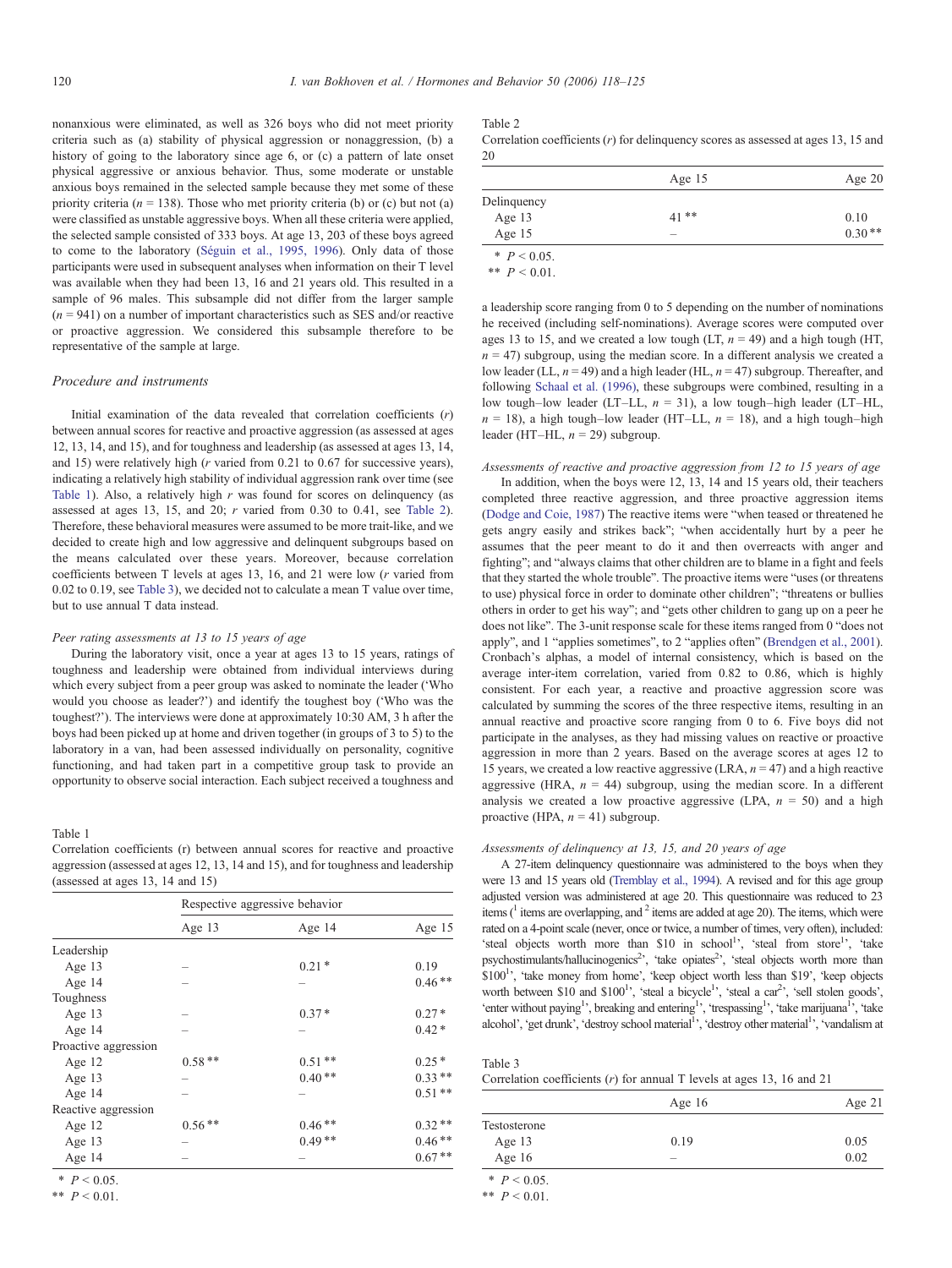school<sup>1</sup>', 'destroy objects at home', 'vandalism of cars<sup>1</sup>', 'set a fire<sup>1</sup>', 'strong-arm<sup>1</sup>', 'gang-fights<sup>1</sup>', 'use weapon in a fight', 'fist fight', 'force someone into sexual activity<sup>2</sup>', 'beat up someone<sup>1</sup>', 'carry a weapon<sup>1</sup>', 'throw objects at persons<sup>1</sup>'. Three boys did not participate in the analyses, as they had missing values in more than 1 year. The total number of items generate a total delinquency score (Cronbach's alphas at ages 13, 15, and 20 ranges from 0.82 to 0.93). The total scores were transformed into Z scores within each year to correct for variation in number of items. Next, average Z scores were calculated for ages 13 to 20, and based on these scores we created a low (LD,  $n = 47$ ) and a high delinquency (HD,  $n = 46$ ) subgroup, using the median score.

## Assessments of conduct disorder (CD) and physical aggression at age 15

The Diagnostic Interview Schedule for Children (DISC-2.25) ([Shaffer et al.,](#page-7-0) [1991](#page-7-0)) was administered to the participants and their parents (mostly their mothers) when the boys were approximately 15 years old. A letter followed up by telephone contact served to solicit participation [\(Séguin et al., 1999\)](#page-7-0). The DISC could not be administered to 5 of the participants, and 2 participants had only a child or a parent report. A participant was attributed to the CD subgroup when he met two or more of the thirteen CD criteria based on combined reports of parent and child. In this way, a CD subgroup consisting of 10 boys and a normal control (NC) subgroup of 81 boys were created.

### Official criminal records as an adult

We created subgroups based on the information of whether boys did or did not have an official crime record as an adult (18 to 20 years of age). We have been given access to this information by The Royal Canadian Mounted Police (RCMP). We could not get criminal record information for 18 of the participants. A 'no official record' (NOR,  $n = 71$ ) and an 'official record' (OR,  $n = 7$ ) subgroup was composed.

## Assessments of physical aggression trajectories from 6 to 15 years of age

The estimation of developmental trajectories for repeated measures of physical aggression from kindergarten to mid-adolescence is based on teacher reports. The boys' classroom teachers rated physical aggression in the spring of each year using the Social Behavior Questionnaire ([Tremblay et al., 1991](#page-7-0)). This questionnaire was administered when the boys were aged 6, 10, 11, 12, 13, 14, and 15 years. Physical aggression was assessed with three items; "kicks, bites, hits"; "fights"; and "bullies or intimidates other children". The range of possible values of the physical aggression score was 0 through 6. The internal consistency scores (Cronbach's alphas) for the physical aggression scale ranged from 0.78 to 0.87 with a mean reliability score of 0.84 for assessments between 6 and 15 years.

[Nagin and Tremblay \(1999, 2001\)](#page-6-0) identified four distinct groups when they estimated the developmental trajectories of physical aggression for the total Montréal sample with a semiparametric, group-based method. When applied to our sub-sample, the criteria led to the following four groups: a low physical aggression trajectory group (LOW,  $n = 21$ ), a moderate physical aggression trajectory group (MOD,  $n = 37$ ), a high physical aggression trajectory group  $(n = 35)$ , and a chronic physical aggression trajectory group  $(n = 3)$ . Because the latter group was so small, we combined the high and chronic trajectory groups into one high physical aggression trajectory group (HIGH,  $n = 38$ ).

# Assessments of pubertal status at 13 and 16 years of age

Pubertal status was self-assessed at ages 13 and 16 using the Pubertal Development Scale ([Petersen et al., 1988\)](#page-6-0). This scale of pubertal status assessment integrates self-report of growth spurt, body and facial hair development, and skin and voice changes on 4-point scales. Pubertal status could not be assessed for 10 of the participants. Classification into one of the five pubertal status categories (pre-, early, mid-, late, and postpubertal) is based on the level of development of the three most salient indices of pubertal change (i.e., body hair, facial hair, and voice alterations. Because most boys were either in the early pubertal or midpubertal status categories at age 13, and in the midpubertal or late pubertal status categories at age 16, we decided to transform this variable into a dichotomous variable.

### Testosterone measurements

T levels were assayed from multiple saliva samples collected during a visit to the laboratory in 1991 (at approximately 8:30 AM, 10:00 AM, 11:30 AM, and 3:30 PM), in 1994 (at approximately 9:25 AM, 10:30 AM, 12:00 AM, and 2:00 PM), and in 1999 (at approximately 9:00 AM, 10:00 AM, and 11:00 AM). Since correlation coefficients between individual samples of T over 1 day were highly correlated (Spearman's rho's varied from  $0.68**$  to  $0.86**$ ), a mean level of T was calculated for each year, leading to more reliable values. Participants were requested to donate saliva into sterile vials, which were immediately frozen (−20°C) until radioimmunoassay. The assays were performed blindly. The procedure was a variant of that established by [Vittek et al. \(1984\)](#page-7-0) with T-assay kits purchased from ICN Biomedicals Inc. (Montreal). Once centrifuged, 500 μL of saliva was pipetted and extracted with 2 mL of ether. One milliliter of the organic phase was taken and evaporated to dryness. The residue was incubated at 37°C for 120 min with 50 μL of steroid dilutent. After incubation, 100 μL of sex-hormone-binding-globulin inhibitor, 400 μL of 125I-testosterone, and 400 μL of anti-T were added and incubated overnight. A separation antibody was then added and allowed to incubate for 90 min at 37°C. After 15 min of centrifugation, the supernatant was discarded and the tube was counted in a gamma counter. Precision of the analytical procedure was improved by extraction of the standard curve. Intraassay and interassay coefficients of variation were 6.3% and 12.3%, respectively. Regarding the specificity of the assay, no significant cross-reactions of the antibody were measured, except for 5-α-dihydrotestosterone (3.4%). In 1999, we used a commercially available radioimmunoassay kit (Coat-A-Count Total Testosterone Determinations in Saliva; Diagnostic Products Corp., Los Angeles, California); this DPC kit protocol does no require ether extractions.

The intraassay coefficients of variation were 13.92% and 6.66% respectively at 43.29 pg/ml and 154.92 pg/ml. The interassay coefficients of variation were 19.95% and 10.81% respectively at 43.29 pg/ml and 154.92 pg/ml. Regarding the specificity of the assay, very little crossreactivity was measured, except for dihydrotestosterone, which was less than 5%. The titration of T from saliva was preferred to any other way of obtaining similar data for practical and theoretical reasons. Its application being unobtrusive, it does not interfere with stress-elicited alterations of T. In addition, the handling of saliva is uncomplicated in comparison with the handling of blood or urine. Salivary T level, being highly correlated with the unbound fraction of circulating T, is assumed to be a precise indicant of the behaviorally active fraction of T [\(Riad-Fahmy et al., 1982; Wang](#page-6-0) [et al., 1981\)](#page-6-0).

#### T trajectory groups

Based on their T levels in 1991, 1994, and 1999, participants were divided into a low (LT), a moderate (MT), or a high (HT) testosterone group. For someone to be assigned to the LT group he had to have T values in the lower 33% of at least two of the 3 years of assessment. In a similar way, boys were classified as belonging to the MT or HT group. In this way, 15 boys were classified as LT, 26 as MT, and 18 boys as HT.

## Statistical analyses

In order to examine whether aggressive and delinquent behaviors, as well as T levels, changed over time, analyses of variance (ANOVAs) with repeated measures were used. Moreover, Pearson correlations between T levels and pubertal stage were calculated. In case of high positive correlations pubertal stage was entered as covariate in further analyses. AN(C)OVA's with group as independent and T level at ages 13, 16, and 21 as dependent variable were conducted to find out whether there were differences in salivary T between low and high aggression groups. Values are expressed as means (±SD). In case of significant group differences between more than two groups, post hoc Bonferroni tests for multiple comparisons were conducted. When scores or groups were unevenly distributed non-parametric tests were used. Single isolated outlier values, with an outlier defined as an individual value more than 2.5 SDs above the mean value of the group, were replaced by the group averages. In addition, an ANOVAwith T trajectory groups as between subject factor and aggression scores as dependent variables was used to examine whether T trajectory groups differed in their dominant, aggressive, or delinquent behavior scores. In case the dependent variables were dichotomous, we conducted a Pearson chi-square test.

Finally, a continuous variable stepwise approach using multiple regressions was applied to establish whether the various assessments of aggressive and delinquent behavior from childhood to adulthood had a predictive relationship with T at age 21. With respect to the teacher reported reactive and proactive aggression scores, correlations were calculated between these scores, and on the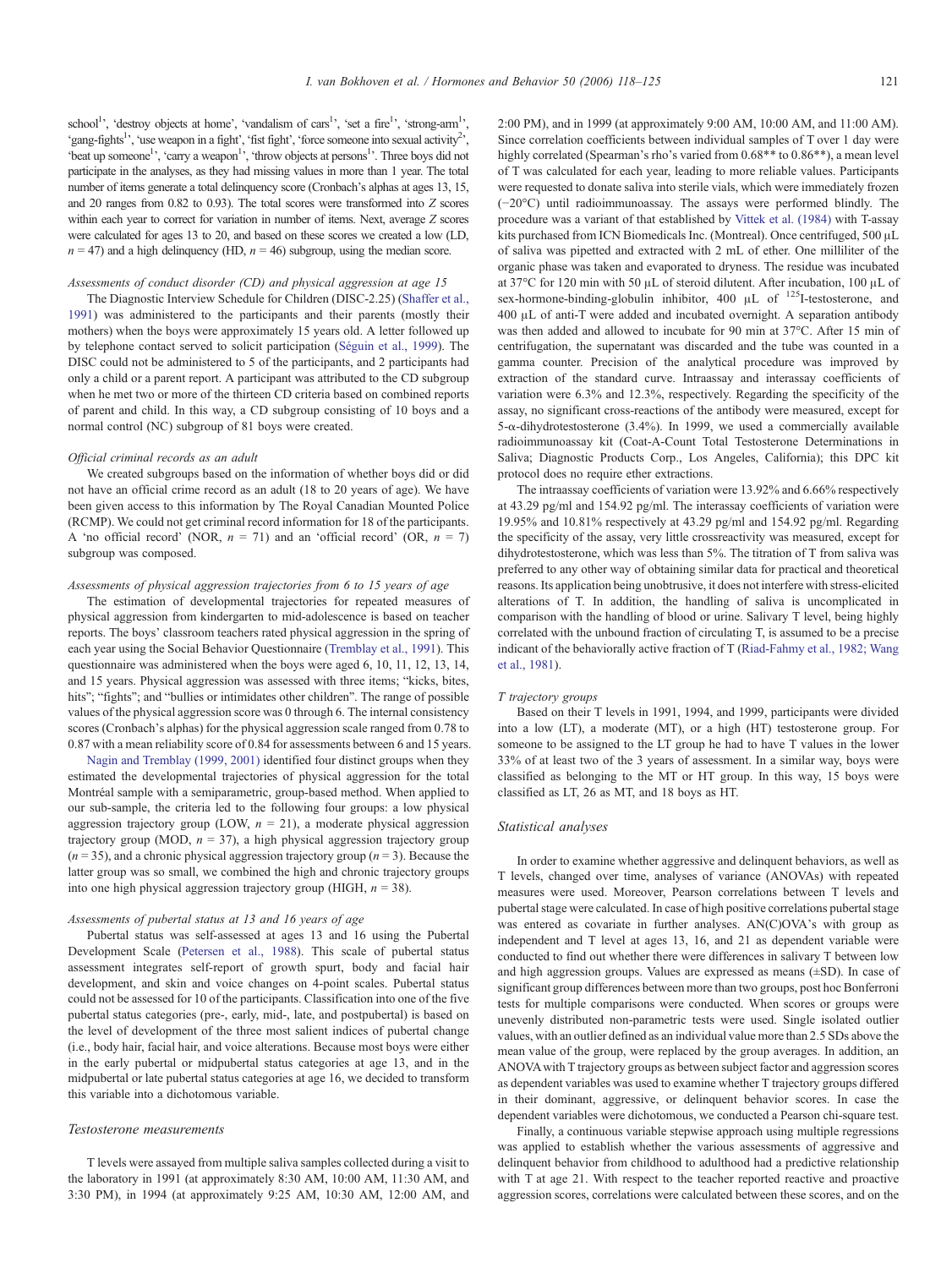basis of these results, proactive and/or reactive aggression scores were entered in the regression analysis. Continuous scores for proactive- and reactive aggression (mean scores over ages 12 to 15), for toughness and leadership (mean scores over ages 13 to 15), and for delinquency (mean scores over ages 13, 15, and 20), dummy scores for CD group and crime record group, and the probability score of being in the high physical aggression trajectory group (see [Nagin and](#page-6-0) [Tremblay, 1999, 2001](#page-6-0)) were used as predictors, whereas T level at age 21 was entered as dependent variable.

## Results

# Behavioral and T changes in the pubertal period

Figs. 1 and 2 show the patterns of mean T levels at ages 13, 16, and 21 (Fig. 1) and behavioral assessments from early adolescence to adulthood (Fig. 2). As expected, T levels increased significantly in this time period  $(F(2,94) = 160.4,$  $P < 0.01$ ). However, contrary to expectation, significant main effects of time were found reflecting an overall decrease in scores on teacher rated proactive-  $(F(3,66) = 4.6, P < 0.01)$  and reactive aggression  $(F(3,66) = 10.7, P < 0.01)$ . With respect to self-reported delinquency we also found a significant curve linear effect of time  $(F(2,74) = 46.4, P < 0.01)$ .

## T levels in aggressive, dominant, and delinquent subgroups

Next, separate AN(C)OVAs were conducted to find out whether there was a relationship between T and aggressive, dominant, and/or delinquent behavior at ages 13, 16, and 21 years (see [Table 4](#page-5-0)).

At age 13, T correlated moderately strong with pubertal status ( $r = 0.30$ ,  $P < 0.01$ ), but at age 16, the size of the correlation was much lower ( $r = 0.12$ , ns). Pubertal status at age 13 was therefore entered as a covariate in the analyses for that particular year. When examining the differences between high and low aggression, dominance, or delinquency subgroups in T level at age 13, we did not find any significant differences (see [Table 4](#page-5-0)).

At age 16, boys with an official crime record were found to have significantly higher T levels compared to boys without such a record (Mann–Whitney U test;  $Z = -2.14$ ,  $P = 0.03$ ). Moreover, at age 16, T was higher in high proactive aggressive (HPA) boys than in low proactive aggressive (LPA) boys (Mean  $\pm$  SD: LPA = 38.3  $\pm$  19.0 pg/ml, HPA = 53.4  $\pm$  22.6 pg/ ml,  $F(1,89) = 11.89$ ,  $P \le 0.01$ ), and higher in the high reactive aggressive (HRA) subgroup than in the low reactive aggressive (LRA) subgroup (Mean  $\pm$  SD: LPA = 39.5  $\pm$  19.3 pg/ml, HPA = 51.1  $\pm$  23.1 pg/ml,  $F(1,89) = 6.83$ ,  $P = 0.01$ ). No T





Fig. 2. Changes in scores for proactive  $(- - \triangle - -)$  and reactive  $(- - \triangle - -)$ aggression and delinquent behavior (—▴—) from early adolescence to adulthood.

differences were found at age 16 between high and low dominant groups, high and low physically aggressive groups, groups with and without CD, or between self-reported delinquent subgroups (see [Table 4\)](#page-5-0).

At age 21, high delinquent males (HD,  $n = 46$ ) had higher T levels than low delinquent males (LD,  $n = 47$ ;  $F(1,91) = 11.1$ ,  $P \le 0.01$ ). No meaningful differences in T were found between the other aggressive, dominant, or delinquent subgroups.

# T trajectories

Additional analyses were conducted to examine whether T trajectory groups differed in scores for aggressive, dominant, and/or delinquent behavior. We found that of the 5 boys who had a criminal record no one belonged to the LT group, one belonged to the MT group, and the remaining four boys belonged to the HT group (Pearson chi-square  $= 6.21, P = 0.05$ ).

Finally, a (linear) stepwise multiple regression analysis identified the behavioral assessment that best predicted T at age 21 when controlling for each of the other assessments. Although a high correlation was found between the mean reactive and proactive aggression scores ( $r = 0.79$ ,  $P \le 0.01$ ) this score was not sufficiently high enough (the criterion being  $r > 0.90$ ) to treat these variables as essentially the same. Both variables were therefore entered into the analysis. It turned out that the mean Z score on self-reported delinquency between ages 13 and 20 years best predicted T level at age 21, accounting for 5.5% of the variance (with Beta = 0.24,  $F(1,69) = 4.02$ ,  $P = 0.05$ ). Once the delinquency score had been entered into the equation, the other delinquency, dominance, or aggression variables did not add significantly to the prediction.

# Discussion

So far, very few studies [\(Drigotas and Udry, 1993; Granger et](#page-6-0) [al., 2003; Tremblay et al., 1997\)](#page-6-0) have examined the aggression– testosterone (T) relationship by taking repeated samples of T over time and by assessing this relationship longitudinally with a multi method/multi informant procedure. In the present study, we first aimed to explore whether aggressive and/or delinquent behaviors increased from early adolescence to adulthood due to the concurrently rising levels of T. Secondly, we investigated whether physical aggression, social dominance and/or delin-Fig. 1. Mean daily T at ages 13, 16 and 21 years. quent behavior, as observed from childhood to adulthood, had a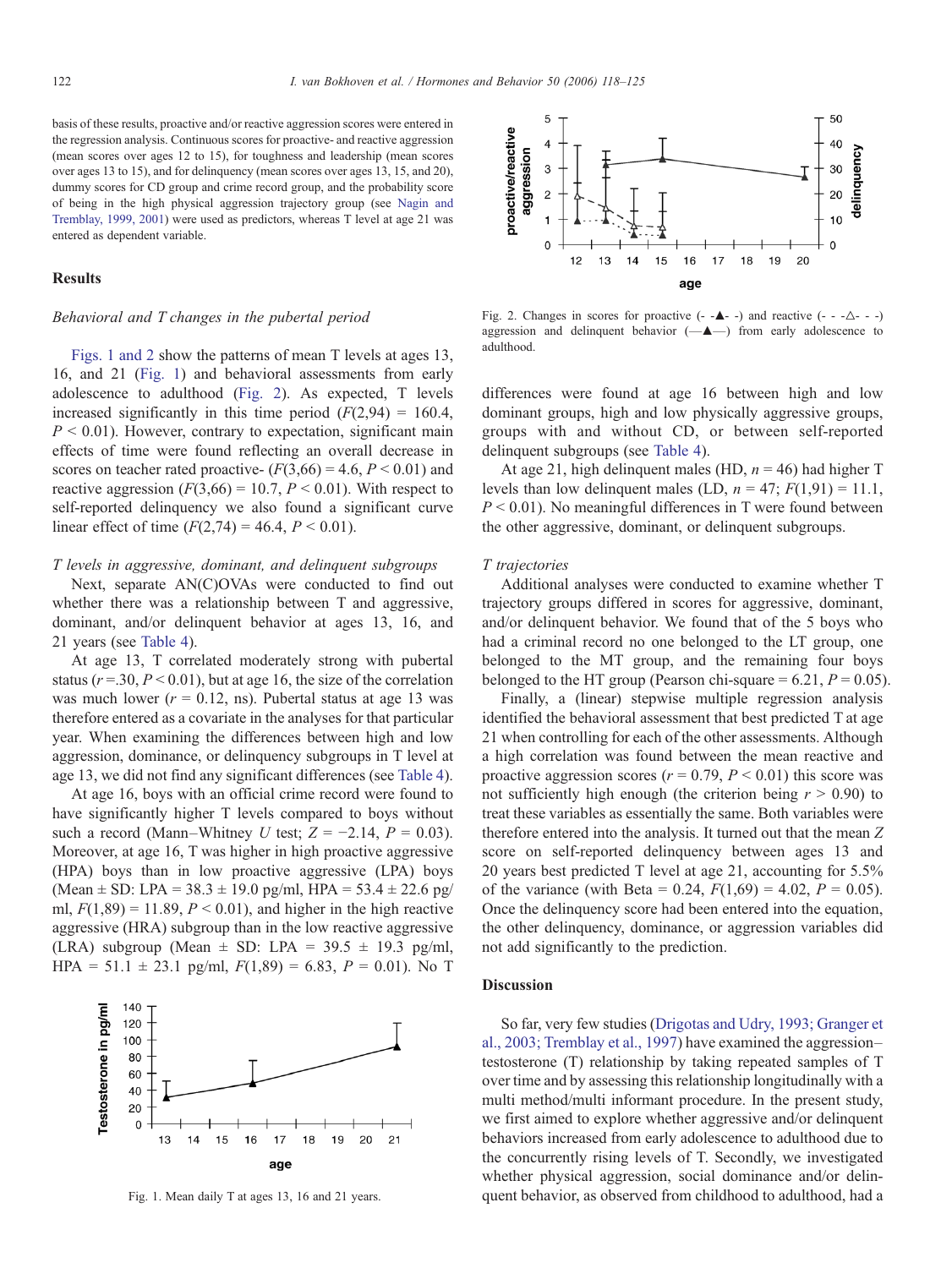I. van Bokhoven et al. / Hormones and Behavior 50 (2006)  $118-125$  123

<span id="page-5-0"></span>

| Table 4                                                                                                                        |
|--------------------------------------------------------------------------------------------------------------------------------|
| Differences in T between aggressive, dominant, and delinquent subgroups, assessed at ages 13, 16 and 21 years, using AN(C)OVAs |

|                               | Age 13 (ANCOVA) |                  |      | Age 16 (ANOVA) |       |      | Age 21 (ANOVA) |          |      |
|-------------------------------|-----------------|------------------|------|----------------|-------|------|----------------|----------|------|
|                               | df              | $\boldsymbol{F}$ | P    | df             | F     | Р    | df             | $\cal F$ | D    |
| Independent variables         |                 |                  |      |                |       |      |                |          |      |
| Toughness                     | 1,83            | 0.59             | 0.45 | 1,94           | 0.06  | 0.81 | 1,94           | 0.04     | 0.84 |
| Leadership                    | 1,83            | 3.50             | 0.07 | 1,94           | 0.46  | 0.50 | 1,94           | 0.29     | 0.59 |
| Proactive aggression          | 1,80            | 0.33             | 0.57 | 1,89           | 11.89 | 0.00 | 1,89           | 0.17     | 0.68 |
| Reactive aggression           | 1,80            | 0.01             | 0.94 | 1,89           | 6.83  | 0.01 | 1,89           | 0.01     | 0.95 |
| Aggression trajectory         | 2,82            | 0.11             | 0.89 | 2,93           | 2.16  | 0.12 | 2,93           | 1.16     | 0.32 |
| Delinquency                   | 1,83            | 0.09             | 0.76 | 1,91           | 0.34  | 0.56 | 1,91           | 11.11    | 0.00 |
| <i>Interactions</i>           |                 |                  |      |                |       |      |                |          |      |
| Toughness $\times$ leadership | 3,81            | 1.00             | 0.40 | 3,92           | 0.26  | 0.85 | 3,92           | 0.30     | 0.82 |

positive relationship with (changing) T levels. To that end, we examined a population-based sample of boys ( $n = 96$ ) who were followed from kindergarten up to age 21. As expected, T levels increased significantly during pubertal development. However, contrary to prediction we found that in the same period, boys did not display an increase in either teacher-rated aggressive behavior or self-reported delinquency; we even observed a decreasing pattern in these types of behavior. These findings are in line with earlier results [\(Susman et al., 1987; Halpern et al.,](#page-7-0) [1994](#page-7-0)), in which T levels were found to rise with pubertal stage and age, but no significant positive relationship was found between aggression and age. These results clearly pose problems for accounts of an activational influence of T on aggressive behavior. Thus, the evidence for a direct, activating or stimulating effect of T on aggression during adolescence remains therefore at best controversial ([Eichelman, 1992; Reiss and](#page-6-0) [Roth, 1993](#page-6-0)).

However, a further and closer examination of the data showed that at different annual time points there were clear and positive associations between T, on the one hand, and aggressive, and/or delinquent behavior, on the other. We found that boys who turned out to have an official crime record as an adult (so-called criminals-to-be), had higher T levels at age 16, compared to boys without such a record. Moreover, we found that high proactive and high reactive aggressive boys also had higher T levels at age 16 than the low aggressive subgroups. At age 21, T levels were higher in boys who were highly delinquent from age 13 to age 20, compared to the low delinquent subgroup. In a linear stepwise regression analysis, we also showed that the mean selfreported delinquency score from ages 13 to 20 was the only and therefore best predictor of T level at age 21. In contrast to earlier findings by [Schaal et al. \(1996\)](#page-7-0), no relationship was found between T at age 13 and either nominations of toughness or leadership. At age 13, boys may have strong social constraints which restrain them from showing aggression. This in contrast to age 16, when social constraints might become weaker, possibly leading to a stronger T-aggression relationship. The antisocial behavior has been found to decline again after boys get more serious (e.g., with work and relationships) ([Moffitt, 1993\)](#page-6-0). This would indicate that the stronger relationship during puberty might rather be related to social ('maturity gap') than to biological factors. However, it is also surprising that no relation

was found between aggression and T at age 13 given that the Schaal et al. study and the present one at least in part shared the same data set. An important difference between these two studies, however, is that we decided to use in the present statistical analyses the mean T level as calculated over several samples collected on 1 day, whereas [Schaal et al. \(1996\)](#page-7-0) examined the pattern of T concentration over the day. In addition, from a further set of analyses in which we created T trajectory groups, it became clear that the boys who consistently have the highest levels of T over the years are the ones who later have an elevated risk of becoming delinquent convicts. Thus, although there is some positive association between T and aggressive or delinquent behavior over the years of assessment, different variables turn out to have a significantly positive relation with T at different ages, while it is the general impression that T is most closely related to delinquent behavior. At present, it is not clear why this is the case. One explanation is that we used a sample that was restricted to boys from low socioeconomic families. SES is known to correlate inversely with externalizing problems, such that lower SES boys show higher average levels of aggression (e.g., [Nagin and Tremblay, 2001](#page-6-0)). Thus, the present sample is composed of adolescents who could be expected to be at the higher end of the continuum of externalizing behavior, and this restriction of variance may influence the likelihood of detecting relations among the variables. In addition, [Mazur and Booth](#page-6-0) [\(1998\)](#page-6-0) suggested that dependent on the social setting T could be related to dominance, aggressive behavior, or delinquent behavior, such as norm breaking. Within settings in which the behavior of subordinates is required to conform to rigid norms or laws (e.g., such as in schools), high T in dominant boys could encourage types of behavior which are regarded as rebellious, antisocial, or even criminal ([Mazur and Booth, 1998\)](#page-6-0). We examined in our study boys over a period of important physical, emotional and social change and thus depending on the precise timing of the measurements and the circumstances of the boys T could be related to different types of dominant, aggressive or delinquent behavior.

# Limitations

The present study also had some methodological limitations. First, the population-based sample was limited to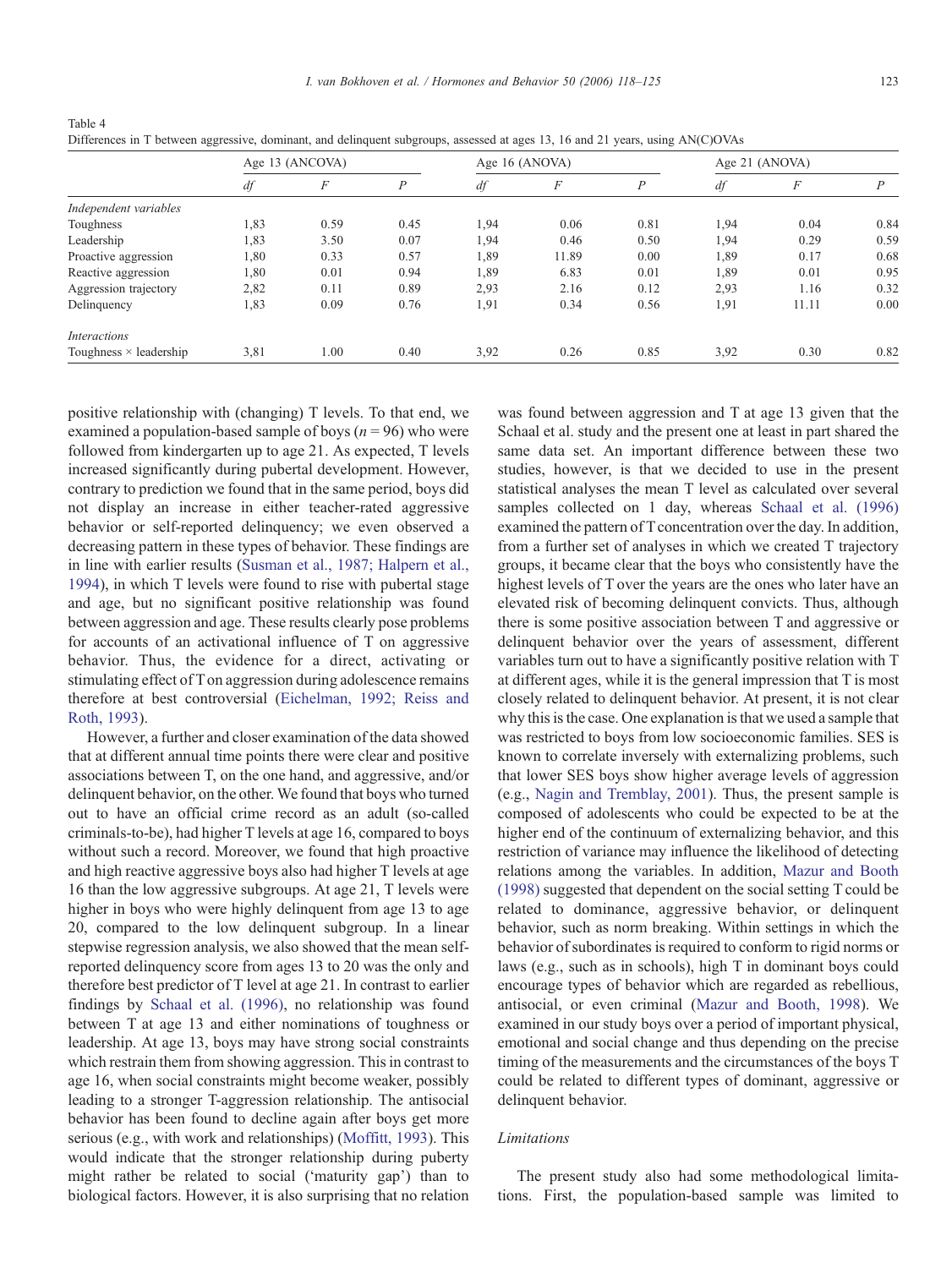<span id="page-6-0"></span>young Caucasian males from lower socioeconomic areas in a large North American city. It will be important to replicate these results with other population-based samples. Second, it is clear that future studies even more than we did now need to assess dominance, delinquency and aggression in ways that are comparable [\(Tremblay, 2000, 2003\)](#page-7-0). Third, future studies could examine assessments of proactive and reactive aggression from different sources of information. And finally, although we examined the aggression-T link longitudinally by measuring T as well as aggressive, dominant, and delinquent behavior repeatedly over time, future studies should assess T, aggressive behavior, and measures of social context simultaneously.

# Acknowledgments

This study was made possible by grants from the following sources: Program on Human Development and Criminal Behavior at the Harvard School of Public Health, Cambridge, MA; Québec's CQRS and FCAR funding programs; Canada's NHRDP and SSHRC funding agencies, the Molson foundation, the Canadian Institute for Advanced Research, and the LNJ Kamp foundation. The authors are grateful to H. Beauchesne for supervising the data collection, to Lyse Desmarais-Gervais, Pierre McDuff, and Muriel Rorive for managing the data bank; and to G. Brisson for the testosterone assays.

# References

- Albert, D.J., Walsh, M.L., Jonik, R.H., 1993. Aggression in humans: what is its biological foundation? Neurosci. Biobehav. Rev. 17, 405–425.
- Archer, J., 1988. The Behavioral Biology of Aggression. Cambridge University Press, Cambridge, UK.
- Archer, J., 1991. The influence of testosterone on human aggression. Br. J. Psychol. 82, 1–28.
- Archer, J., 2006. Testosterone and human aggression: an evaluation of the challenge hypothesis. Neurosci. Biobehav. Rev. 30 (3), 319–345.
- Bain, J., Langevin, R., Dickey, R., Ben-Aron, M., 1987. Sex hormones in murderers and assaulters. Behav. Sci. Law 5, 95–101.
- Brain, P.F., 1979. Hormones and Aggression. Eden Press, Montreal.
- Brendgen, M., Vitaro, F., Tremblay, R.E., Lavoie, F., 2001. Reactive and proactive aggression: predictions to physical violence in different contexts and moderating effects of parental monitoring and caregiving behavior. J. Abnorm. Child Psychol. 29, 293–304.
- Chance, S.E., Brown, R.T., Dabbs Jr., J.M., Casey, R., 2000. Testosterone, intelligence and behavior disorders in young boys. Pers. Indiv. Differ. 28, 437–445.
- Constantino, J.N., Grosz, D., Saenger, P., Chandler, D.W., Nandi, R., Earls, F.J., 1993. Testosterone and aggression in children. J. Am. Acad. Child Adolesc. Psychiatry 32, 1217–1222.
- Dabbs, J.M., Morris, R., 1990. Testosterone, social class, and antisocial behavior in a sample of 4462 men. Psychol. Sci. 1, 209–211.
- Dabbs, J.M., Carr, T.S., Frady, R.L., Riad, J.K., 1995. Testosterone, crime, and misbehavior among 692 male prison inmates. Pers. Indiv. Differ. 18, 627–633.
- Dodge, K.A., Coie, J.D., 1987. Social-information processing factors in reactive and proactive aggression in children's peer groups. J. Pers. Soc. Psychol. 53, 1146–1158.
- Dodge, K.A., Lochman, J.E., Harnish, J.D., Bates, J.E., Pettit, G.S., 1997. Reactive and proactive aggression in school children and psychiatrically impaired chronically assaultive youth. J. Abnorm. Child Psychol. 106, 37–51.
- Drigotas, S.M., Udry, J.R., 1993. Biosocial models of adolescent problem behavior: extension to panel design. Soc. Biol. 40, 1–7.
- Ehrenkranz, J., Bliss, E., Sheard, M.H., 1974. Plasma testosterone: correlations with aggressive behavior and social dominance in man. Psychosom. Med. 36, 469–475.
- Eichelman, B., 1992. Aggressive behavior: from laboratory to clinic: quo vadit? Arch. Gen. Psychiatry 49, 488–492.
- Granger, D.A., Shirtcliff, E.A., Zahn-Waxler, C., Usher, B., Klimes-Dougan, B., Hasting, P., 2003. Salivary testosterone diurnal variation and psychopathology in adolescent males and females: individual differences and developmental effects. Dev. Psychopathol. 15, 431–449.
- Halpern, C.T., Udry, J.R., Campbell, B., Suchindran, C., 1994. Relationships between aggression and pubertal increases in testosterone: a panel analysis of adolescent males. Soc. Biol. 40, 8–24.
- Inoff-Germain, G., Arnold, G.S., Nottelmann, E.D., Susman, E.J., Cutler, G.B., Chrousos, G.P., 1988. Relationship between hormone levels and observational measures of aggressive behavior of young adolescents in family interactions. Dev. Psychol. 24, 129–139.
- Kreuz, L.E., Rose, R.M., 1972. Assessment of aggressive behaviour and plasma testosterone in a young criminal population. Psychosom. Med. 34, 321–332.
- Maras, A., Laucht, M., Gerdes, D., Wilhelm, C., Lewicka, S., Haack, D., Malisova, L., Schmidt, M.H., 2003. Association of testosterone and dihydrotestosterone with externalizing behavior in adolescent boys and girls. Psychoneuroendocrinology 28, 932–940.
- Mattsson, A., Schalling, D., Olweus, D., Low, H., Svensson, J., 1980. Plasma testosterone, aggressive behavior, and personality dimensions in young male delinquents. J. Am. Acad. Child Adolesc. Psychiatry 19, 476–490.
- Mazur, A., Booth, A., 1998. Testosterone and dominance in men. Behav. Brain Sci. 21, 353–397.
- Moffitt, T.E., 1993. Adolescence-limited and life-course-persistent antisocial behavior: a developmental taxonomy. Psychol. Rev. 100, 674–701.
- Nagin, D.S., Tremblay, R.E., 1999. Trajectories of boys' physical aggression, opposition, and hyperactivity on the path to physically violent and nonviolent juvenile delinquency. Child Dev. 70, 1181–1196.
- Nagin, D.S., Tremblay, R.E., 2001. Parental and early childhood predictors of persistent physical aggression in boys from kindergarten to high school. Arch. Gen. Psychiatry 58, 389–394.
- Olweus, D., Mattsson, A., Schalling, D., Low, H., 1980. Testosterone, aggression, physical, and personality dimensions in normal adolescent males. Psychosom. Med. 42, 253–269.
- Olweus, D., Mattsson, A., Schalling, D., Low, H., 1988. Circulating testosterone levels and aggression in adolescent males: a causal analysis. Psychosom. Med. 50, 261–272.
- Paikoff, R.L., Brooks-Gunn, J., 1990. Physiological processes: what role do they play during the transition to adolescence? In: Montemayor, P., Adams, G., Gullota, T. (Eds.), Advances in Adolescent Development. Transition from Childhood to Adolescence, vol. 2. Sage, Newbury Park, CA, pp. 63–81.
- Petersen, A.C., Crockett, L., Richards, M., Boxer, A., 1988. A self-report measure of pubertal status: reliability, validity, and initial norms. J. Youth Adolesc. 17, 117–133.
- Pulkkinen, L., Tremblay, R.E., 1992. Patterns of boys social-adjustment in 2 cultures and at different ages: a longitudinal perspective. Int. J. Behav. Dev. 15, 527–553.
- Reiss, A.J., Roth, J.A. (Eds.), 1993. Understanding and Preventing Violence. National Academy Press, Washington, DC.
- Riad-Fahmy, D., Read, G.F., Walker, R.F., Griffiths, K., 1982. Steroids in saliva for assessing endocrine function. Endocr. Rev. 3, 367–395.
- Rowe, R., Maughan, B., Worthman, C.M., Costello, E.J., Angold, A., 2004. Testosterone, antisocial behavior, and social dominance in boys: pubertal development and biosocial interaction. Biol. Psychiatry 55, 546–552.
- Sánchez-Martín, J.R., Fano, E., Ahedo, L., Cardas, J., Brain, P.F., Azpíroz, A., 2000. Relating testosterone levels and free play social behavior in male and female preschool children. Psychoneuroendocrinology 25, 773–783.
- Scerbo, A.S., Kolko, D., 1994. Salivary testosterone and cortisol in disruptive children: relationship to aggressive, hyperactive, and internalizing behaviors. J. Am. Acad. Child Adolesc. Psychiatry 33, 1174–1184.